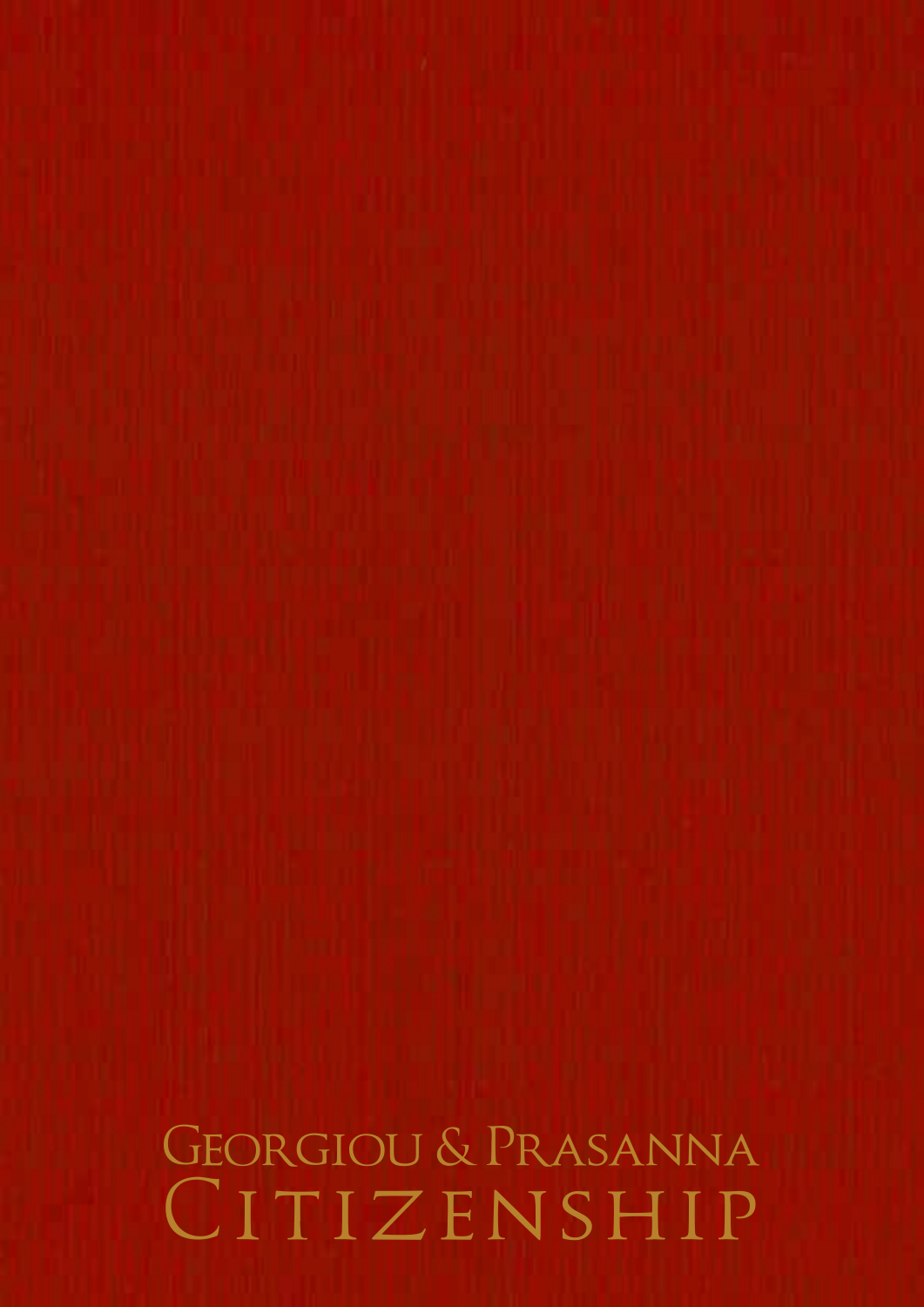

## $\bigstar$ ★  $\bigstar$

## FAST TRACK CITIZENSHIP



v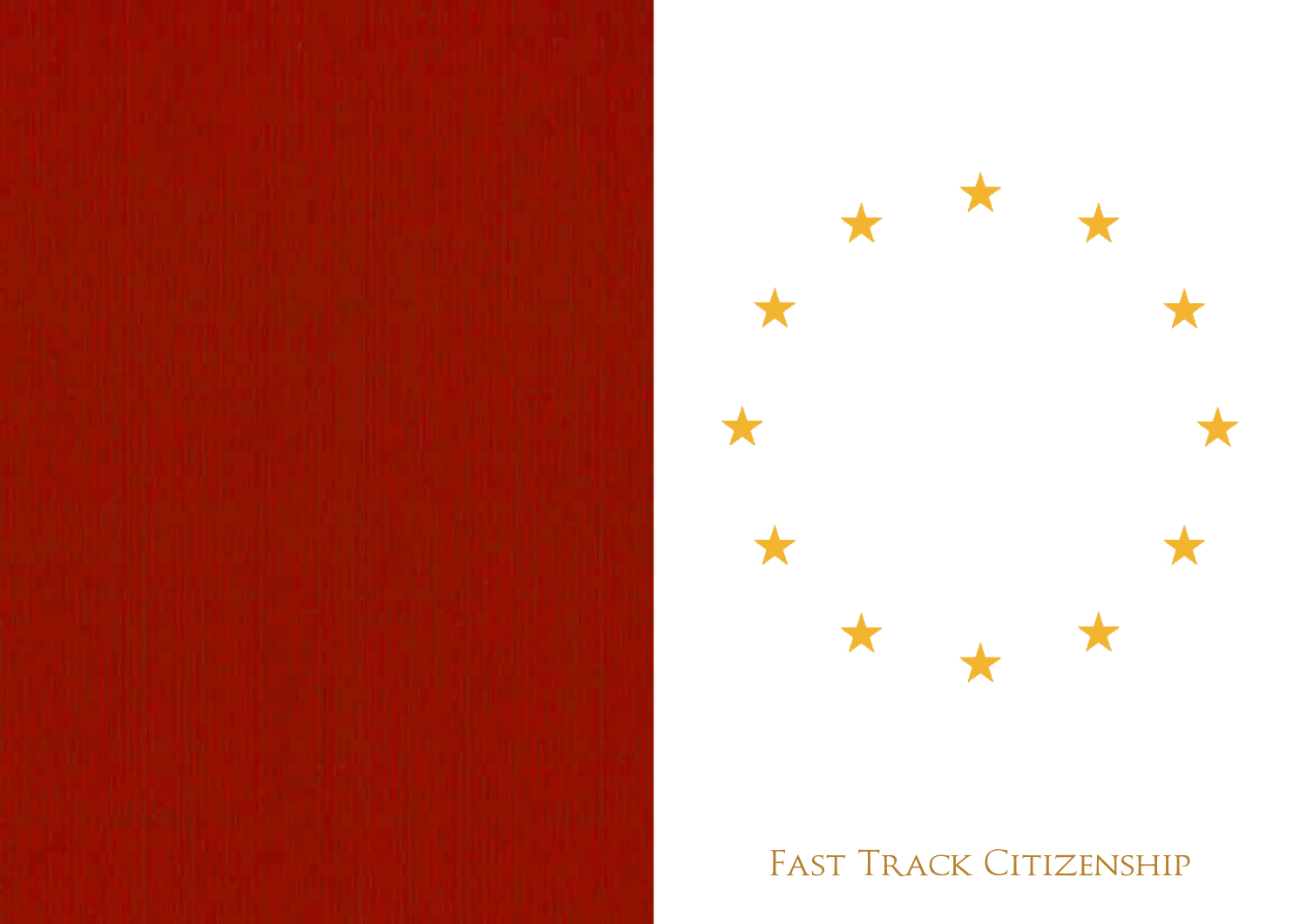

### **CITIZENSHIP PROGRAM OVERVIEW**

- You can obtain European citizenship with a Cypriot passport in **three months**
- People of **any nationality** can apply for Cyprus citizenship through this channel
- Cyprus recognises **dual citizenship** if

applicants wish to retain their current nationality

- There is **no need to live** in Cyprus at any point in time to obtain citizenship
- You, your **spouse and dependents** up to the age of 28 can obtain citizenship
- Your **grandchildren** also inherit the citizenship via naturalisation



### **BENEFITS OF CYPRUS CITIZENSHIP**

### **1. Living & Working**

Citizens have the right to live and work anywhere within the 28 countries of the European Union (EU),

### **2. Freedom to Travel**

Citizens enjoy visa free travel in over 160 countries worldwide.

### **3. Education**

Citizens have the right to attend schools and universities within any EU country for free or at heavily subsidised 'EU national' rates

### **4. Healthcare**

They can also benefit from the world-renowned and leading healthcare systems in the EU



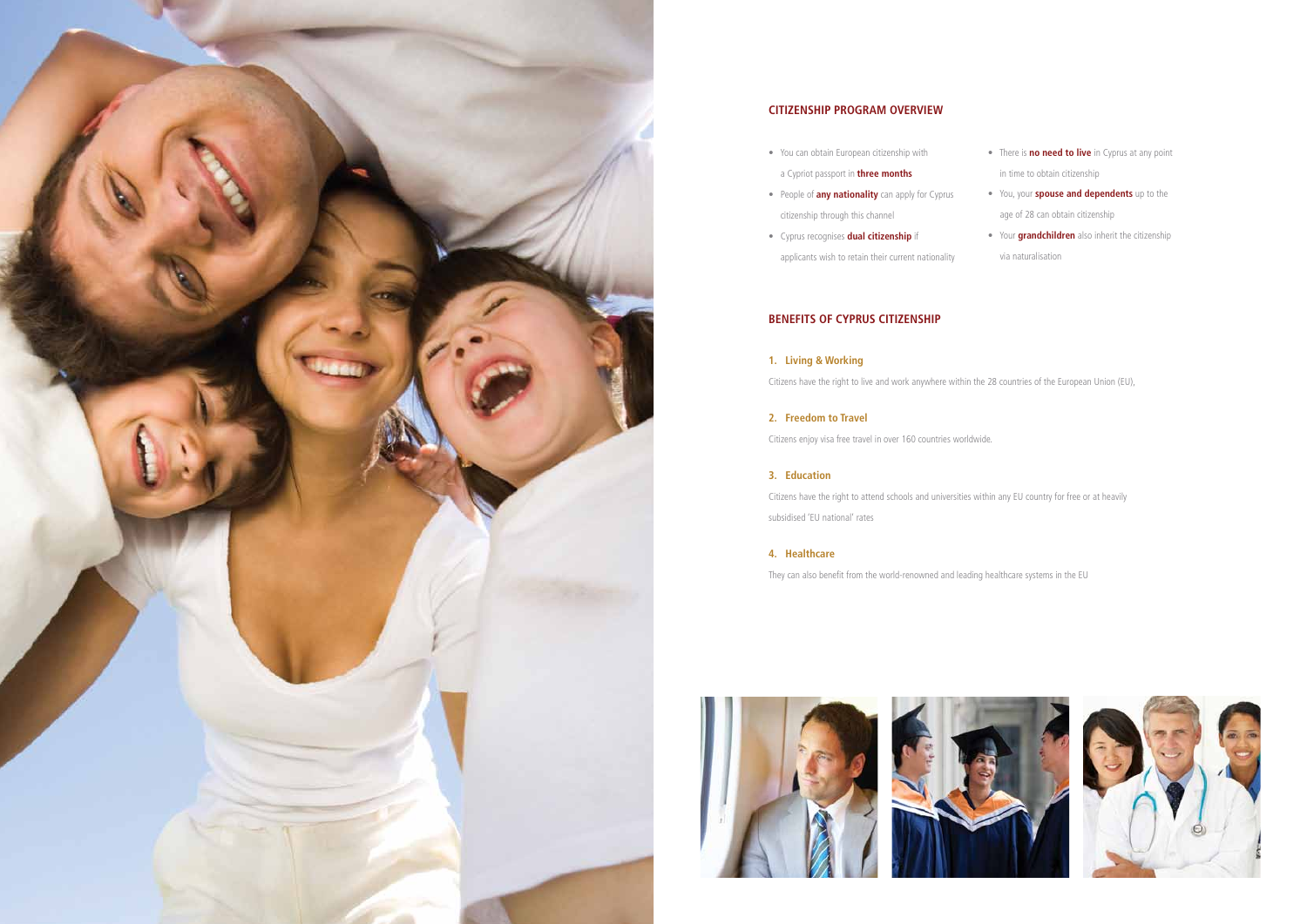### **FAST TRACK CITIZENSHIP**

Cyprus is the first country in Europe to offer a fast track option citizenship and a passport within three months. On 24th May 2013, pursuant to subsection (2) of section 111A of the Civil Registry Laws of 2002-2013, the Cypriot Government enabled a way of obtaining Cyprus Citizenship by Investment. They have made the entire procedure both simpler and quicker.

### **WHO CAN APPLY FOR CITIZENSHIP?**

- There is no minimum age requirement.
- Applicants may be of any nationality.
- The applicant's spouse applies simultaneously with the applicant for citizenship. The applicant's dependents may apply upon approval of the parent(s) application, at no extra cost.

Dependents are defines as follows:

- 1. Children up to the age of 18, and
- 2. Children from the age of 18-28 if they are financially dependent on the main applicant





### **CRITERIA FOR CITIZENSHIP BY INVESTMENT**

Individuals may apply for Cypriot citizenship by fulfilling **two key criteria:**

### **1. Hold a Bank Deposit of €5m in Cyprus**

A cash deposit of €5m, or equivalent in any other major currency, should be held in an International Bank in Cyprus for a fixed term of 3 years. The deposit should be held in the applicants name, or in privately owned companies or trusts of which the applicant is the beneficial owner.

### **2. Purchase a Residential Property in Cyprus**

Applicants are required to purchase a residential property with a minimum value of €500,000 plus VAT (5%) as applicants must have a permanent and privately-owned residence in Cyprus.



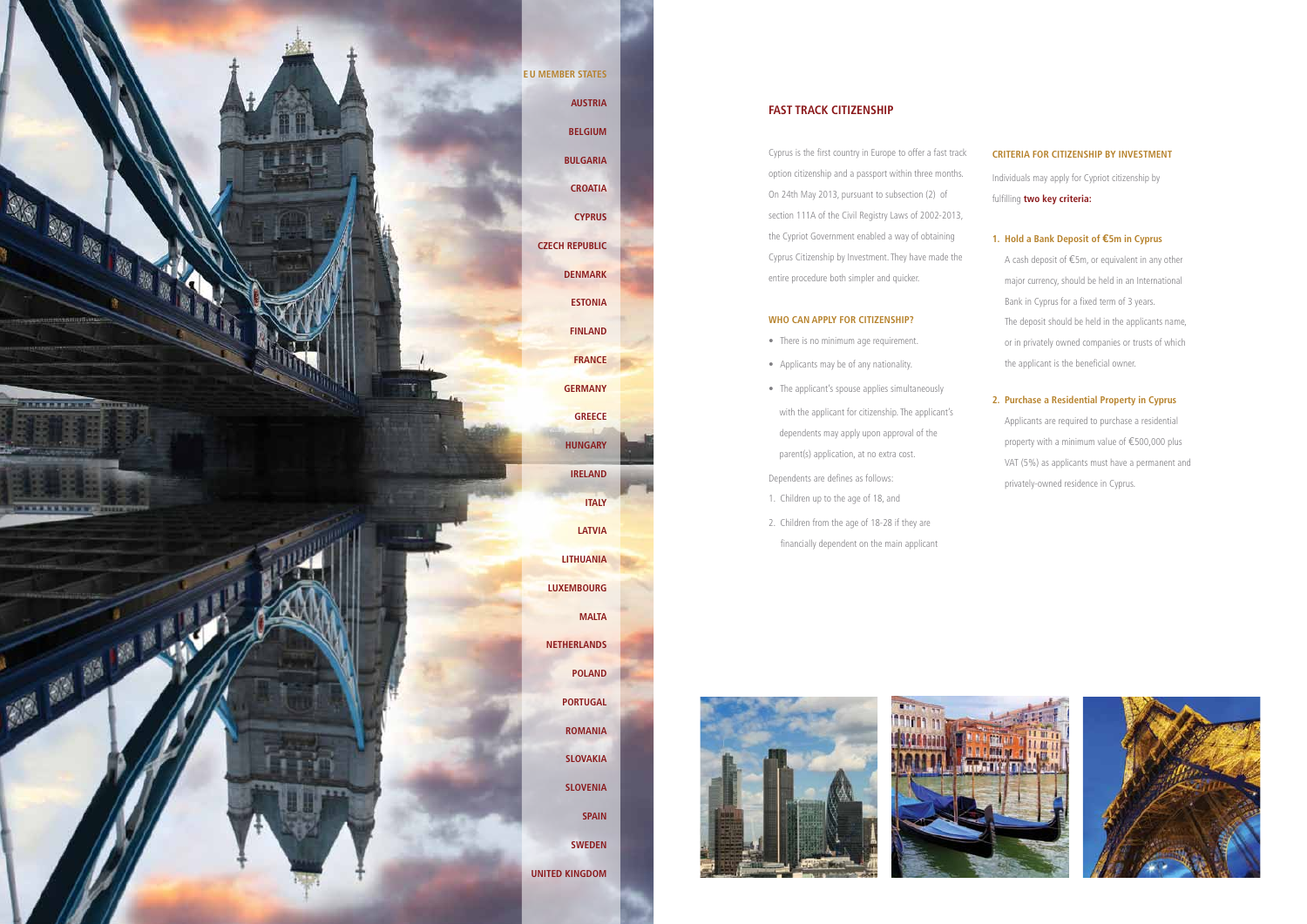

### **ABOUT CYPRUS**

The Republic of Cyprus became a member of the EU on 1st May 2004 and also joined the Eurozone with effect from 1st January 2008. It also counts itself as a member of the United Nations, the Commonwealth, the Non-aligned Movement and the European Council.

### **LIVING IN CYPRUS**

Cyprus enjoys a relaxed, Mediterranean lifestyle and has some of the most popular beaches in Europe. With a robust infrastructure, excellent academic institutions, a world-class healthcare system and the lowest crime rate in Europe, Cyprus offers an enviably high standard of living.

**Bank accounts** for Cyprus companies, international companies (UK, Russia, etc.) and offshore jurisdictions (BVI, Belize etc.) can be opened and activated in Cyprus **within hours.** Full online and credit card facilities are widely available providing for **easy access to funds globally.**

### **BANKING AND FINANCIAL SERVICES**

Both Cypriot and international banks operating in Cyprus are based on international banking systems and are able to offer highly specialised and efficient financial services to individuals and businesses.

### **TAX REGIME**

Cyprus has implemented a business-friendly tax system with a corporate tax rate of just 12.5%, the lowest in the EU. Cyprus has **double taxation treaties with more than 44 countries,** and as a member of the Eurozone, has **no exchange restrictions.** 

Non-residents and foreign investors may freely repatriate proceeds from investments in Cyprus in the most tax effective methods:

 Cyprus companies are exempt from taxation on the following sources of income:

- Dividend Income
- Profits from overseas companies
- Profits from sale of shares

There is **no withholding tax** on the following:

- Dividends paid to non-residents
- Interest paid to non-residents
- Royalties paid from Cyprus

### **HIGHLY-SKILLED ACCOUNTING AND LEGAL PROFESSIONALS**

International accounting firms are well-represented in Cyprus with most accountants being British-trained and members of either the Institute of Chartered Accountants of England and Wales or the Chartered Association of Certified Accountants. Similarly, there are several well-established law practices with highly qualified people who are able to advise on all aspects of business and commercial law.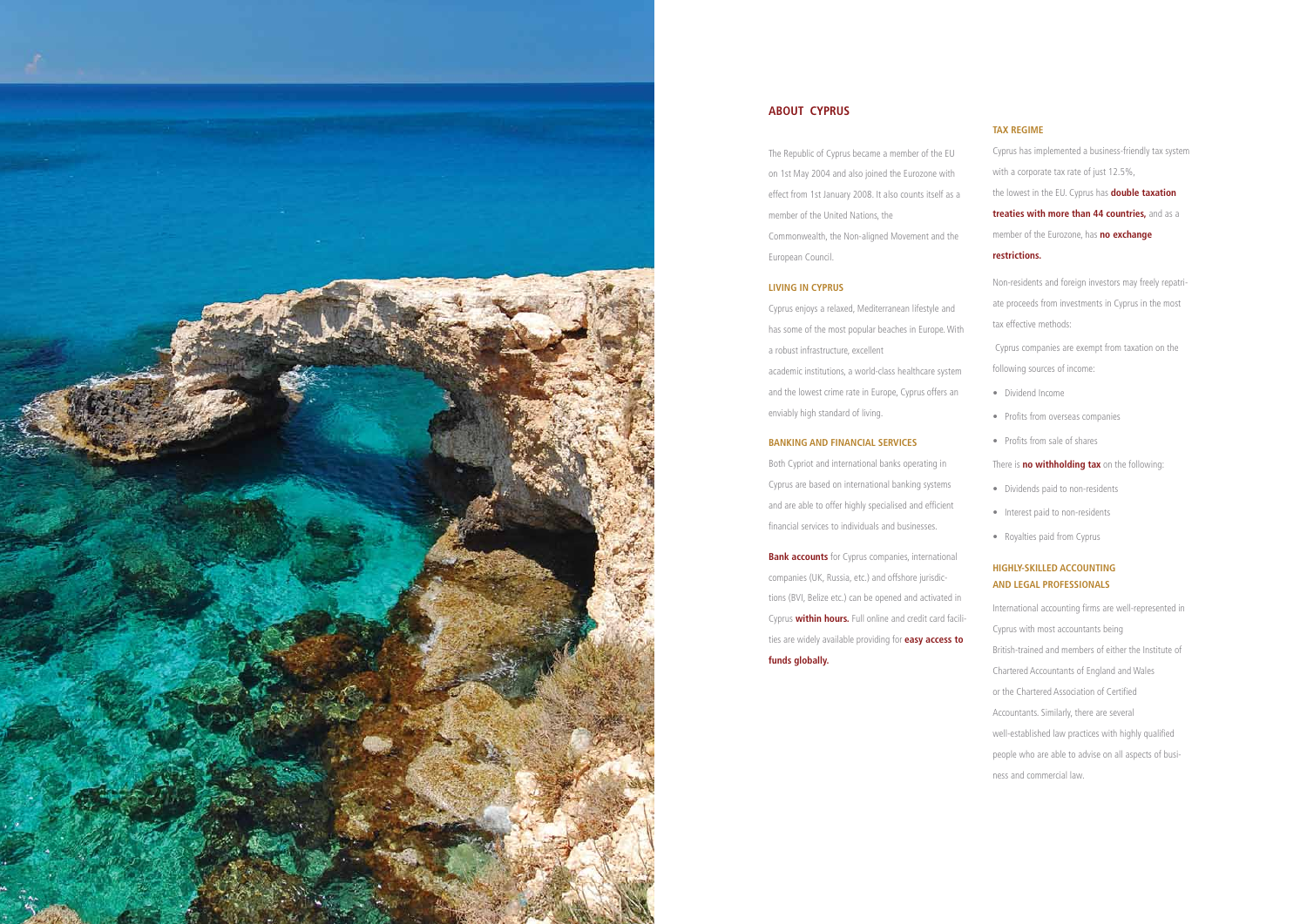| <b>AFRICA</b>       | <b>Brazil</b>        |
|---------------------|----------------------|
| Africa              | British Virgin Islan |
| Botswana            | Canada               |
| Comoros             | Cayman               |
| Djibouti            | Costa Rica           |
| Egypt               | Curacao              |
| Gambia              | Chile                |
| Kenya               | Dominica             |
| Lesotho             | Dominican Repub      |
| Madagascar          | Dutch Caribbean      |
| <b>Mauritius</b>    | Ecuador              |
| Mayotte             | El Salvador          |
| Morocco             | Falkland Islands     |
| Mozambique          | French Guiana        |
| Reunion             | Greenland            |
| Saint Helena        | Grenada              |
| Seychelles          | Guadeloupe           |
| South Africa        | Guatemala            |
| Swaziland           | Haiti                |
| Tanzania            | Honduras             |
| Togo                | Jamaica              |
| Tunisia             | Martinique           |
| Uganda              | Mexico               |
| Zambia              | Montserrat           |
| Zimbabwe            | Nicaragua            |
|                     | Panama               |
| <b>AMERICAS</b>     | Paraguay             |
| Anguilla            | Peru                 |
| Antigua and Barbuda | Saint Barthelemy     |
| Argentina           | Saint Kitts and Ne   |
| Aruba               | Saint Lucia          |
| <b>Bahamas</b>      | Saint Maarten        |
| <b>Barbados</b>     | Saint Martin         |
| Belize              | Saint Pierre and     |
| Bermuda             | Miquelon             |
| Bolivia             | St Vincent & Gren    |

nds bilic evis nadine Trinidad and Tobago Turks and Caicos Islands Uruguay Venezuela ASIA Armenia Bangladesh Brunei Cambodia Darussalam Georgia Hong Kong Indonesia Iraq Israel Japan Jordan Kyrgyzstan Laos Lebanon Macau Malaysia Maldives Nepal Oman Philippines Singapore South Korea Sri Lanka Taiwan Timor Leste

Suriname

EUROPE Albania Andorra Austria Belgium Bosnia and Herzegovina Bulgaria Croatia Cyprus Czech Republic Denmark Estonia Faroe Islands Finland France Germany Greece Guernsey Hungary Iceland Ireland Isle of Man Italy Jersey Latvia Liechtenctein Lithuania Luxembourg Macedonia Malta Moldova Monaco Montenegro Netherlands Norway Poland

Portugal Romania San Marino Serbia Slovakia Slovania Spain Sweden Switzerland Turkey Ukraine United Kingdom Vatican City OCEANIA Australia Cook Islands Federal States of Micronesia Fiji French Polynesia Kiribati Marshall Islands Nauru New Caledonia New Zealand Niue Palau Papua New Guinea Samo Tokelau Tonga Tuvalu Vanuatu Wallis and Futuna



### **VISA FREE TRAVEL**

### **ACCESS TO 167 COUNTRIES WITH A CYPRIOT PASSPORT**